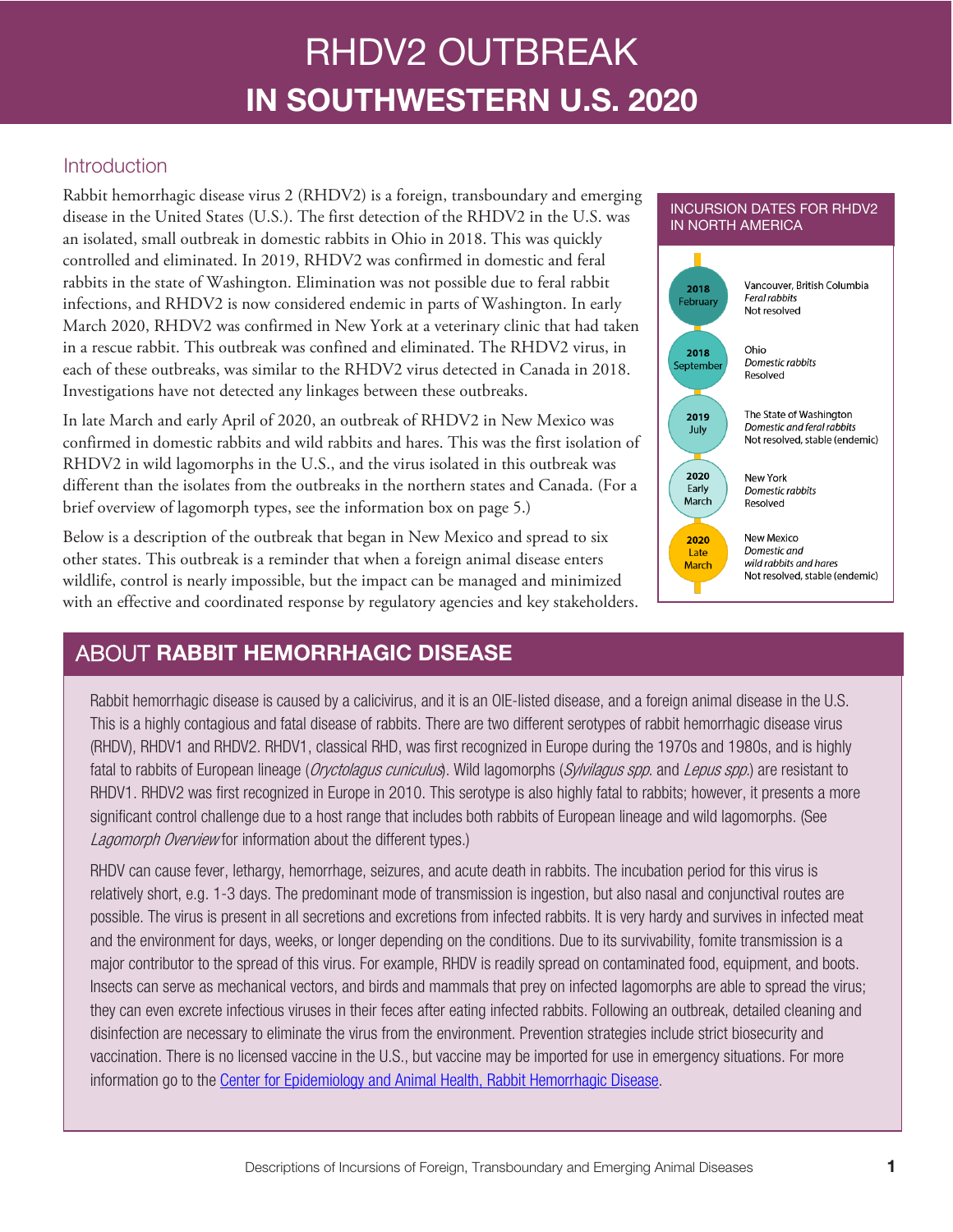#### How it Began and Spread

In mid-March 2020, the New Mexico Department of Game and Fish (NMDGF) responded to reports of wild lagomorph die-offs. Tularemia was initially suspected, since it is not uncommon for it to cause deaths in wildlife. Samples from a group of dead jackrabbits were submitted for testing and were negative for tularemia. Meanwhile, the State Veterinarian (SAHO) at the New Mexico Livestock Board began receiving calls about unexplained deaths in domestic rabbits. Samples were submitted to the National Foreign Animal Disease Diagnostic Laboratory (FADDL) on Plum Island, NY, for testing.



A desert cottontail. Photo credit: George Andrejko, Arizona Game and Fish Department

On March 24, RHDV2 was confirmed in samples from the domestic rabbits. Soon after, RHDV2 was confirmed in samples from jackrabbits

(genus: *Lepus*) and cottontails (genus: *Sylvilagus*) found dead in New Mexico. This was the first time RHDV was diagnosed in wildlife in the U.S. The OIE was immediately notified. The disease spread quickly in both the wildlife and domestic rabbit populations. In some cases, it was suspected that owners of domestic rabbits might have been out hiking and stepped in contaminated wildlife feces and carried the virus home to their domestic rabbits. The fatality rates with this outbreak were remarkable and rapid. For example, an owner reported one dead rabbit, and by the time the Foreign Animal Disease Diagnostician (FADD) arrived, eight rabbits were dead. At another location, the owner lost at least 400 rabbits in a very short period of time.

"I was surprised to find out how many small rabbitries we have in New Mexico. The largest herd we've dealt with was actually a hobby herd (none of these folks were commercial) but they had 400 head. They did raise quite a few of them for meat, and also had some show rabbits, and some pets. It was kind of a hobby that got away from them, as rabbits will do. The numbers were up there. The second-largest herd that we dealt with was the guy that lost 200 head over a weekend." *Dr. Ralph Zimmerman, SAHO of New Mexico*

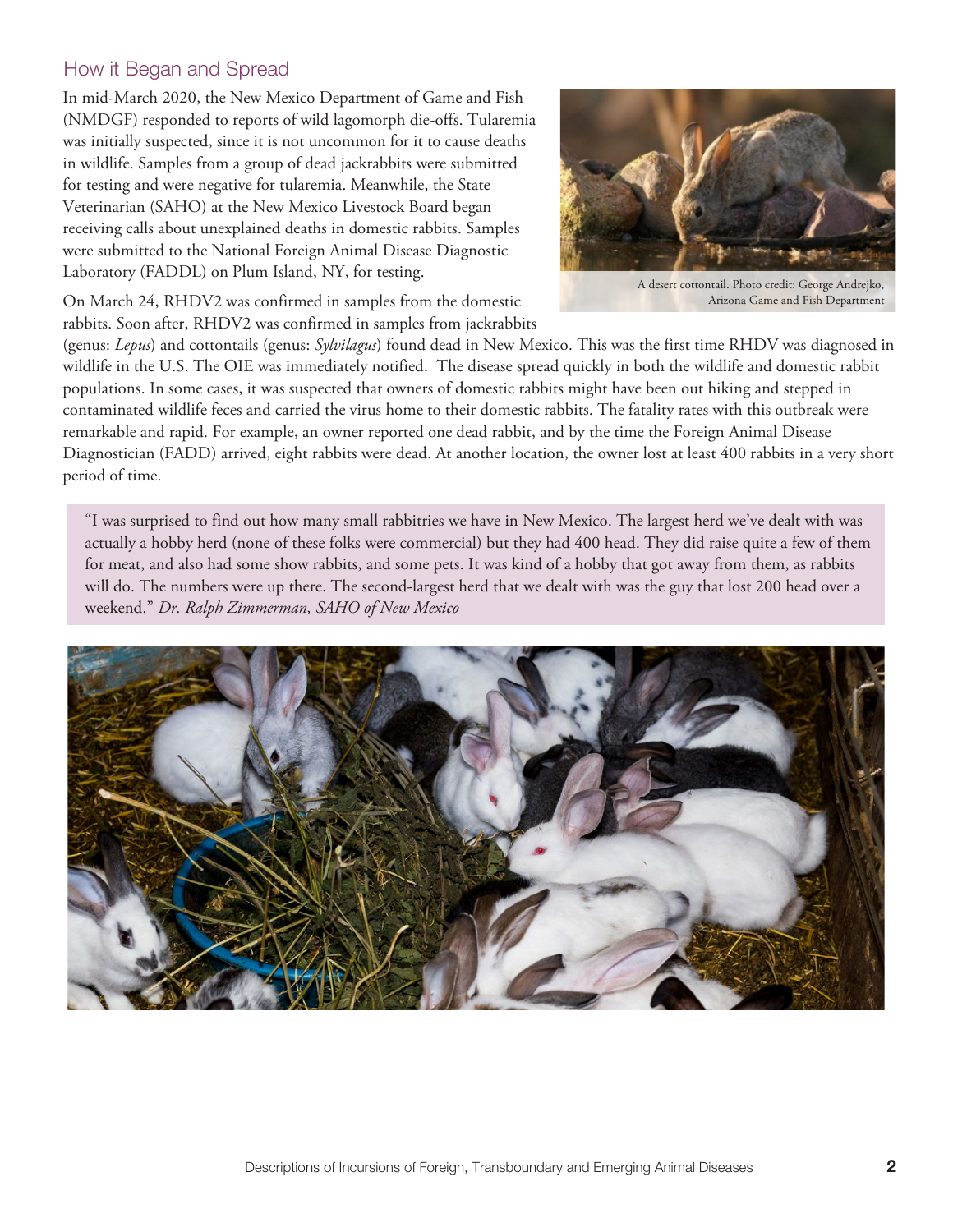In early April, Arizona reported infections in domestic rabbits and wildlife. Deaths were significant, at one location approximately 1000 rabbits died. It is estimated that in some areas of Arizona and New Mexico, the virus killed 50% of the cottontails and jackrabbits. Spread continued to other states during April and May, with outbreaks in Texas, Colorado, Utah, Nevada, and California (see map).

On July 2, 2020, the USDA APHIS notified the World Organization for Animal Health (OIE) that due to the spread of the disease in wildlife, RHDV2 was not going to be eradicated, but the situation was stable (endemic) in the eight affected states. With that declaration, the USDA APHIS's reporting requirements to the OIE changed from weekly to every six-months for the affected states. In addition, the USDA APHIS approved expansion of laboratories allowed to test for RHDV2. Laboratories in NM, CA, UT, and CO were used by their SAHOs to test samples from both domestic and wild rabbits. Two wildlife laboratories, the National Wildlife Health Center (NWHC) and the Southeastern Cooperative Wildlife Disease Study (SECWDS), were approved to test wild rabbits from any state.



[https://www.aphis.usda.gov/aphis/maps/animal-health/rhd.](https://www.aphis.usda.gov/aphis/maps/animal-health/rhd)

Identification of RHDV2 in any new species or any states outside of the stable (endemic) states still requires immediate OIE notification.

#### The Initial Response in New Mexico

When the disease first appeared in New Mexico, FADDs were sent to investigate and to depopulate the colony. In some cases, by the time the FADD arrived, the virus had killed all of the rabbits, so there were no rabbits left to depopulate. Depopulation was followed by cleaning and disinfection, and then a 90-day waiting period before repopulating. This waiting period is sometimes referred to as a fallow period. As more and more calls about death in rabbits, both domestic and wild, came in, it became clear the response needed to expand. The SAHO's office coordinated the response with the NMDGF; the SAHO's office focused on domestic rabbits, and the NMDGF focused on wildlife. USDA APHIS and the state of Washington provided guidance and shared information based on their experience with the disease in domestic and feral rabbits. The response expanded and coordination continued as the disease spread to neighboring states.

# A Few Response Challenges: The Regulatory Authority for Rabbits and COVID 19

One of the unique challenges of this response was the regulatory authority for rabbits. While RHDV2 is a foreign animal disease, and USDA APHIS must report it to the OIE, the USDA APHIS does not have regulatory authority over rabbits, and therefore, could not order depopulations, quarantines, and movement controls like it would do in an outbreak of a FAD in a livestock species. In some states, the state has that authority; however, the responsible agency within each state varies. In other states, rabbits are not regulated. It became clear early on that a new type of emergency response system was going to be needed. A Coordinating Cell was established to bring all stakeholders together to help respond to this outbreak. This was the first time a Coordinating Cell had been used to manage a response.

The Coordinating Cell was the three units of USDA APHIS Veterinary Services, i.e., Field Operations, Strategy and Policy, and Diagnostics and Biologics, and the APHIS Wildlife Services. The Coordinating Cell's job was to coordinate all the other stakeholders, e.g., State Animal Health Officials, State Wildlife agencies, testing laboratories, various rabbit enthusiast groups, and more (see graphic). The Coordinating Cell established three main strategy areas for the response: Domestic Rabbit Activities, Wild Rabbit Activities, and Disease Awareness and Prevention.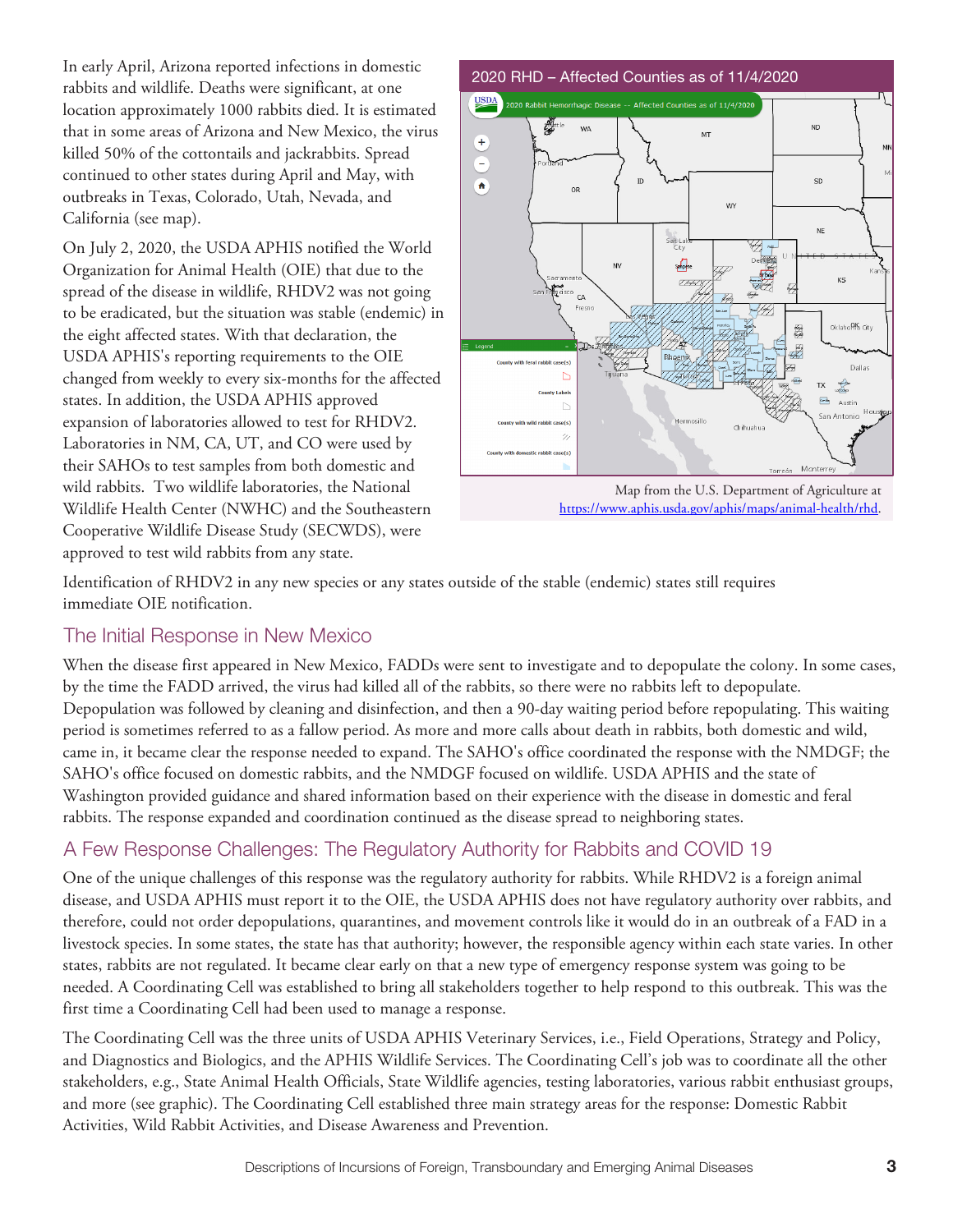Another challenge to this outbreak was the timing. This outbreak occurred almost precisely at the same time the nation was closing down due to the COVID-19 pandemic. USDA APHIS and State Officials were limited in their ability to travel and conduct field investigations. However, a benefit was that rabbit shows and fairs were canceled, and that undoubtedly helped prevent RHDV2 from spreading to pet rabbit populations in additional states.

Despite the challenges, cooperation between the various federal and state agencies and the industry has resulted in an effective response that will serve as a model for other outbreaks that affect both domestic animals and wildlife.

## Communication and Education

A Rabbit Hemorrhagic Disease Working Group was formed by the The National Assembly of SAHOs. This working group collected information from a variety of sources, including the state of Washington, the American Veterinary Medical Association, the Center for Veterinary Biologics (CVB), and the state wildlife agencies. They created practical guidelines for biosecurity, carcass



disposal, shows and exhibits, importation of the vaccine, and frequently asked questions. These documents were developed to establish continuity between the affected states' responses and to help unaffected states prevent and prepare for the virus. The documents were customizable so that SAHOs from each state could adapt them to the rules and regulations for rabbits in their state. At the federal level, the Center for Epidemiology and Animal Health posted informational materials about RHDV2, including information about how to prevent and respond to the disease.

A number of rabbit organizations were important in the response to this outbreak. These groups worked with the authorities to provide important information about domestic rabbits in the U.S. and also to alert and educate rabbit owners about the virus.

Veterinary associations and veterinary listserves were used to notify veterinarians of the outbreak and provide important prevention and response guidelines.

#### **Vaccination**

There are no licensed vaccines for this disease in the U.S. However, there are two killed vaccines licensed in the European Union. The USDA APHIS Center for Veterinary Biologics is allowing for the importation of these vaccines for emergency use in affected States under the direction of the SAHO. A special permit is required to import the vaccine. Only licensed veterinarians with permission from the SAHO may administer the vaccines. The veterinarian administering the vaccine is required to maintain accurate vaccination and identification records for each rabbit vaccinated. The vaccine is very expensive and is mainly used to protect valuable breeding stock and specialty rabbits.



#### Impact

It is unclear exactly how many pet rabbits there are in the U.S. Estimates range from 2 million pet rabbits from the AVMA to up to 7 million based on information gathered by the Rabbit House Society. Other information on rabbit numbers includes the 2017 U.S. Census of Agriculture that reports approximately 4000 farms sold almost 500,000 rabbits. The domestic rabbit industry is valued by the USDA at more than \$2 billion, mostly in pet supplies and care. Even though the exact numbers are not known, a variety of industries are impacted by this disease, including the rabbit meat industry, Angora wool, the biologics industry, rabbit breeders, and show and exhibit rabbits.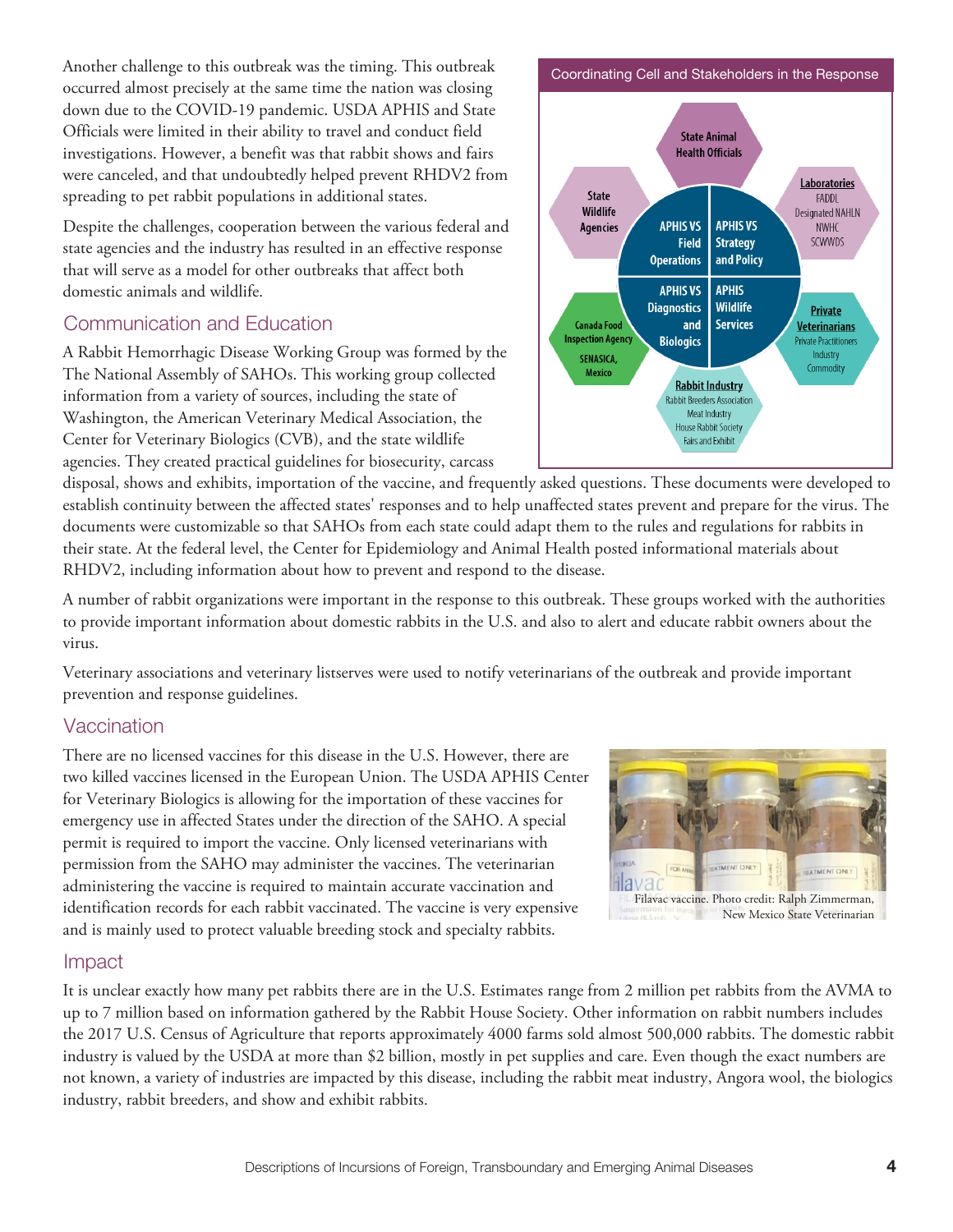| Leporidae Family (Lagomorphs) Overview                                 |                                                                                                                                                             |                                                                                                                                                                                                                                                                               |                                                      |
|------------------------------------------------------------------------|-------------------------------------------------------------------------------------------------------------------------------------------------------------|-------------------------------------------------------------------------------------------------------------------------------------------------------------------------------------------------------------------------------------------------------------------------------|------------------------------------------------------|
| Oryctolagus spp. (European-lineage)                                    |                                                                                                                                                             | Sylvilagus spp.                                                                                                                                                                                                                                                               | Lepus spp.                                           |
| <b>Feral Rabbits</b>                                                   | <b>Domestic Rabbits</b>                                                                                                                                     | <b>Cottontails</b>                                                                                                                                                                                                                                                            | <b>Hares</b>                                         |
|                                                                        |                                                                                                                                                             |                                                                                                                                                                                                                                                                               |                                                      |
| Domestic rabbits released into<br>the wild                             | Domestic rabbits have many roles<br>in the U.S.:<br>- Pets<br>Exhibit and Show (49 breeds)<br>Meat<br><b>Biologics</b><br>Fur and Fiber<br>Lab and Research | Important wildlife in the ecosystem, both by<br>consuming and controlling various vegetation<br>types and serving as food for predators.<br>and six different species of hares in the U.S.<br>Gestation<br>$\circ$ Cottontails - $\sim$ 30 days<br>$\circ$ Hares - 40-50 days | There are around 10 different species of cottontails |
| Do not interbreed with Sylvilagus spp.<br>Gestation $\sim$ 30 days     |                                                                                                                                                             | Weight<br>$\circ$ Cottontails - $\sim$ 2 pounds<br>$\circ$ Hares – range 5-9 pounds                                                                                                                                                                                           |                                                      |
| Large variety of colors and sizes.<br>Weights ranging from 2-16 pounds |                                                                                                                                                             | Other wild lagomorphs include pikas (Ochotona<br>spp.) and pygmy rabbits (Brachylagus idahoensis)                                                                                                                                                                             |                                                      |

As mentioned previously, on the wildlife side, there are estimates in some areas that 50% of the wild rabbits and hares died. This type of loss is a threat to the wild ecosystems; there is concern for those threatened and endangered species that depend on lagomorphs for survival. Also, other predators of rabbits and hares, such as coyotes, bobcats, and mountain lions, may prey on more vulnerable species and endanger them and or these predators may enter more populated areas looking for food.

#### **Conclusion**

As of November 2020, this outbreak is continuing, although stable. To prevent further spread, animal health officials ask all stakeholders, e.g., veterinarians, owners, wildlife enthusiasts, and wildlife officials, to practice good biosecurity and immediately report any suspicious cases in domestic rabbits or wildlife. Everyone should also remember that while rabbit hemorrhagic disease is not zoonotic, other fatal diseases of rabbits are, e.g., tularemia and plague. Therefore, it is best to call a wildlife service to handle dead lagomorphs.

It is still unknown how and where these viruses entered the U.S., and investigations will continue to try and find the answers and determine how these different outbreaks are connected. The Northern States of Mexico are experiencing an outbreak of RHDV2, and authorities in the U.S. and Mexico are working together to analyze the viruses and determine if they are related.

Fortunately, lagomorphs reproduce rather quickly and there are signs in some areas that some of the populations are recovering. However, the virus must be controlled for all populations to rebuild and continue to play an important role in our world, from pets to prey.

#### Acknowledgement

We would like to acknowledge Dr. Lynn Creekmore, USDA APHIS VS, Epidemiologist, Dr. Julianna Lenoch, APHIS VS, Epidemiologist, Tom Gildlewski, APHIS Wildlife Services, Program Manager, and Dr. Ralph Zimmerman, New Mexico State Veterinarian for their contributions to this document. We appreciate all the time, guidance, and expertise they provided.